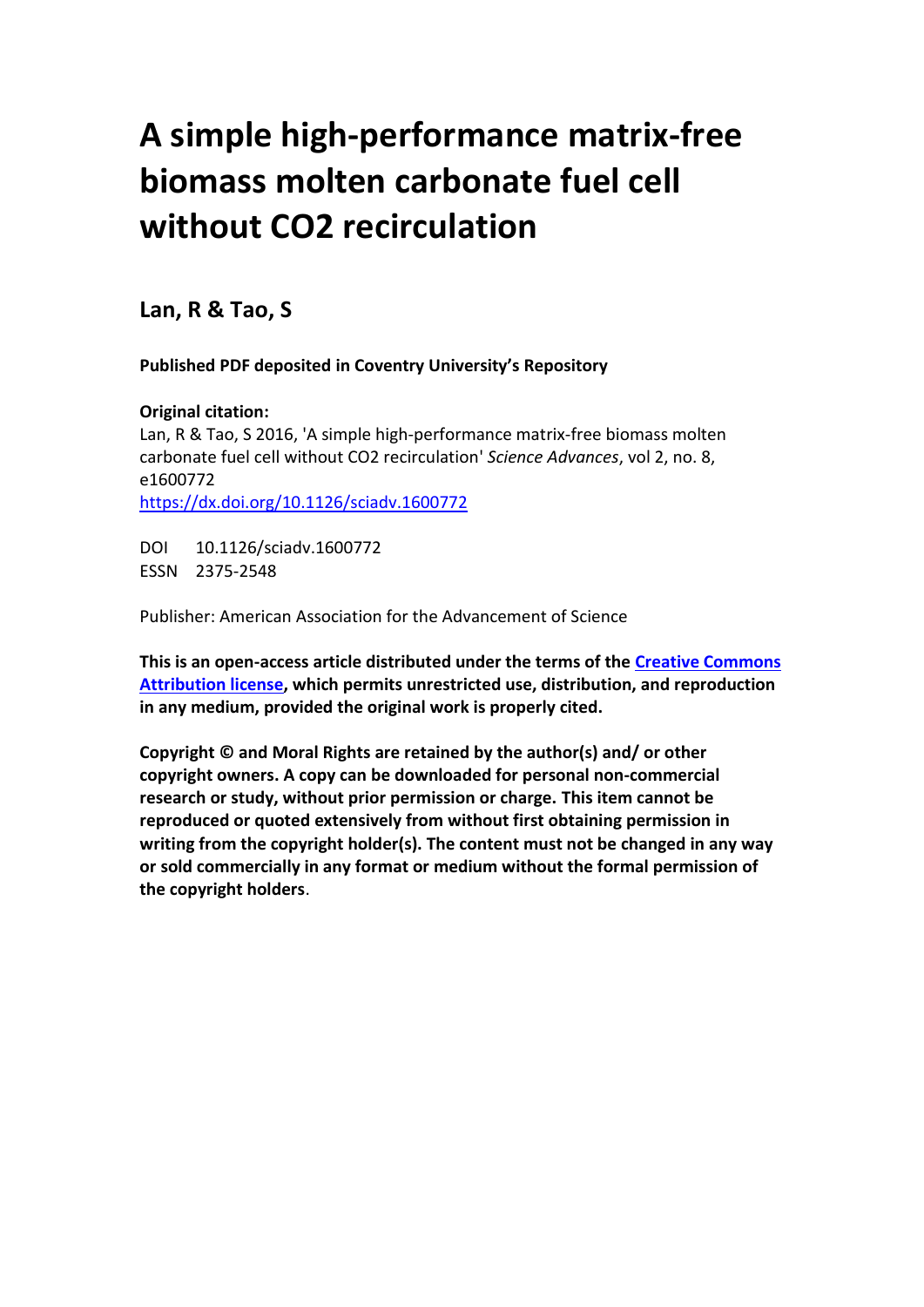#### APPLIED SCIENCES AND ENGINEERING 2016 CHEADTER 2016 © The Authors, some rights reserved;

# A simple high-performance matrix-free biomass molten carbonate fuel cell without  $CO<sub>2</sub>$  recirculation

Rong Lan<sup>1</sup> and Shanwen Tao<sup>1,2\*</sup>

exclusive licensee American Association for the Advancement of Science. Distributed under a Creative Commons Attribution License 4.0 (CC BY). 10.1126/sciadv.1600772

In previous reports, flowing  $CO<sub>2</sub>$  at the cathode is essential for either conventional molten carbonate fuel cells (MCFCs) based on molten carbonate/LiAlO<sub>2</sub> electrolytes or matrix-free MCFCs. For the first time, we demonstrate a high-performance matrix-free MCFC without CO<sub>2</sub> recirculation. At 800°C, power densities of 430 and 410 mW/cm<sup>2</sup> are achieved when biomass—bamboo charcoal and wood, respectively–is used as fuel. At 600°C, a stable performance is observed during the measured 90 hours after the initial degradation. In this MCFC, CO<sub>2</sub> is produced at the anode when carbon-containing fuels are used. The produced  $CO<sub>2</sub>$  then dissolves and diffuses to the cathode to react with oxygen in open air, forming the required CO $^{2-}_3$  or CO $^{2-}_4$  ions for continuous operation. The dissolved  $\rm O_2^-$  ions may also take part in the cell reactions. This provides a simple new fuel cell technology to directly convert carbon-containing fuels such as carbon and biomass into electricity with high efficiency.

#### **INTRODUCTION**

In terms of energy sources, about 87% of the energy consumed in the world depends on fossil fuels  $(1)$ , which are a major source of  $CO<sub>2</sub>$ emission. It is desirable to integrate more renewable energy sources with lower carbon footprints. Biomass from energy crops, agricultural residues, wastes and residues, and forestry is an important renewable energy source. It is estimated that global biomass potential is about 200 EJ (up to 600 EJ), which is about one-third of the world's total energy consumption (2). Biomass energy is used to generate heat through combustion or to generate electricity by supplying steam for the same kind of steam-electric generators used to burn fossil fuels. Fuel cell technology is another type of technology that is used to convert the chemical energy in biomass into electricity. Biomass can be used to produce charcoal through pyrolysis. The charcoal produced is an ideal fuel for direct carbon fuel cells (DCFCs) (3–5). Alternatively, biomass, such as starch, cellulose, and sugar, can be used as fuel for electricity generation through microbial fuel cells, but the power density is quite small (Table 1) (6–8). It has been determined that intermediate- to high-temperature fuel cells, such as molten alkaline fuel cells, molten carbonate fuel cells (MCFCs), solid oxide fuel cells (SOFCs), and hybrid MCFC/SOFC, use carbon or charcoal derived from biomass for power generation with reasonably high power density (3–5, 9–14). Liquid tin anode SOFCs were also investigated for DCFCs (15), but the deposition of nonconductive  $SnO<sub>2</sub>$  at the anode triple-phase boundary is a potential problem (3). The high requirements of materials in contact with the liquid anode are also potential challenges. Lignin was also reported as fuel for a hybrid MCFC/SOFC fuel cell with a power density of 25 mW/cm<sup>2</sup> at 560°C (16). An unprecedented high power density of 878 mW/cm2 has been achieved at 750°C when a hybrid MCFC/SOFC was used for DCFCs using a special charcoal (a pyrolyzed medium-density fiberboard) as the fuel (5). However, conventional SOFC technology does not yet meet the reliability and durability targets for large-scale commercialization. Although mate-

rials improvement plays a central role in the development process, system and stack design must integrate degradation analysis to achieve the lowest cost of electricity (17). The introduction of molten carbonate in the hybrid MCFC/SOFC DCFCs will make the hybrid MCFC/SOFC technology more challenging, particularly on materials in contact with the molten carbonate. Therefore, it is necessary to develop DCFCs or direct biomass fuel cells based on a simple design to avoid the challenges associated with the complicated cell design.

MCFC is an important type of fuel cell for efficient power generation (18, 19). Although significant progress has been made in the last 40 years, MCFC technology still faces challenges, such as low power density, the stability of  $LiAlO<sub>2</sub>$  matrix in the carbonate/LiAlO<sub>2</sub> electrolyte (20), and the corrosion of electrode and bipolar materials  $(21, 22)$ . There is also a requirement to recirculate  $CO<sub>2</sub>$  from the anode exhaust to the cathode to react with  $O_2$  in air to generate  $CO_3^{2-}$  ions as the charge carriers according to reaction 1 and to maintain the carbonate composition. This also complicates the balance-of-plant equipment (18)

$$
CO_2 + \frac{1}{2}O_2 + 2e^- \to CO_3^{2-}
$$
 (1)

Recirculation of  $CO<sub>2</sub>$  in MCFC not only complicates the system but also has a significant negative effect on overall efficiency (23). The use of a matrix also increases the internal resistance, leading to reduced power density. Therefore, matrix-free MCFCs give a higher power density.

MCFCs are attractive for DCFCs/direct biomass fuel cells because of their excellent wetting property to the solid fuels, which achieve a high power density, and their high tolerance to impurities (3). Ahn et al. (11) reported a direct carbon MCFC (DCMCFC), where carbon fuel [5 weight percent (wt %)] was premixed with a molten carbonate electrolyte, with air and  $CO<sub>2</sub>$  bubbled through a porous cathode tube. In another report, a porous anode tube was used for a DCMCFC (24). In both cells, flowing  $CO<sub>2</sub>$  at the cathode is essential (11, 24). Air bubbling through the cathode is in direct contact with the fuel and, thus,

<sup>&</sup>lt;sup>1</sup>School of Engineering, University of Warwick, Coventry CV4 7AL, UK.<sup>2</sup>Department of Chemical Engineering, Monash University, Clayton, Melbourne, Victoria 3800, Australia. \*Corresponding author. Email: S.Tao.1@warwick.ac.uk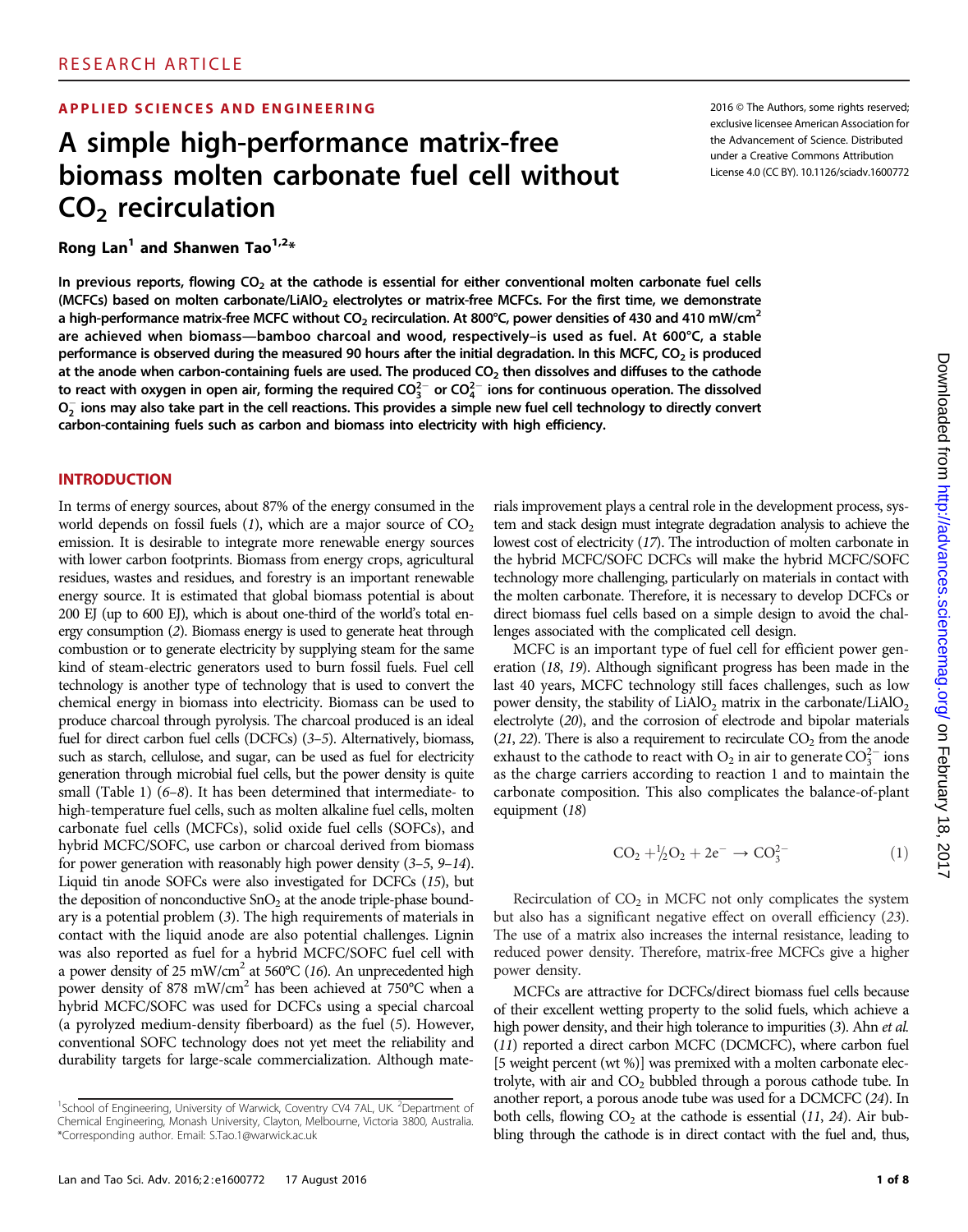| <b>Electrolyte</b>                                               | Charge<br>carrier             | Cathode                                                                                 | Anode                                                               | Fuel                                                                                                           | <b>Oxidant</b>                                   | <b>Temperature</b><br>$(^{\circ}C)$ | <b>OCV</b><br>(V) | <b>Power</b><br>density<br>(mW/cm) | <b>References</b> |
|------------------------------------------------------------------|-------------------------------|-----------------------------------------------------------------------------------------|---------------------------------------------------------------------|----------------------------------------------------------------------------------------------------------------|--------------------------------------------------|-------------------------------------|-------------------|------------------------------------|-------------------|
| NaOH/KOH<br>(54:46 molar ratio)                                  | $OH^-$                        | Nickel wound<br>tube                                                                    | Nickel mesh                                                         | Activated carbon                                                                                               | $O_2/air +$<br>H <sub>2</sub> O                  | 500                                 | $-0.91$           | ~1438.5                            | (10)              |
| YSZ                                                              | $O^{2-}$                      | $La0.8Sr0.2MnO3 +$<br>$Ce_{0.9}Gd_{0.1}O_{2-\delta}$                                    | $(Ni_{0.9}$ -Fe <sub>0.1</sub> )-<br>$Ce_{0.9}Gd_{0.1}O_{2-\delta}$ | Charcoal                                                                                                       | O <sub>2</sub>                                   | 800                                 | 1.0               | 35                                 | (9)               |
| YSZ                                                              | $\overline{O^{2-}}$           | $La_{0.6}Sr_{0.4}CoO_{3-\delta}$                                                        | Ni-YSZ                                                              | Mixture of<br>pyrolyzed<br>fiberboard and<br>$Li2CO3$ -K <sub>2</sub> CO <sub>3</sub><br>$(62:38 \text{ mol})$ | Flowing air                                      | 750                                 | 1.013             | 878                                | (5)               |
| 38% $Li_2CO_3$ +<br>62% $K_2CO_3$                                | CO <sub>3</sub> <sup>2–</sup> | LiNiOx on stain-<br>less steel                                                          | Ni-coated<br>stainless steel                                        | Soot                                                                                                           | Flowing<br>$CO2 + O2$<br>(molar ratio,<br>1:1)   | 800                                 | ~1.04             | ~100                               | (24)              |
| 32 wt % $Li_2CO_3 +$<br>68 wt % K <sub>2</sub> CO <sub>3</sub>   | CO <sub>3</sub> <sup>2–</sup> | Ag sheet                                                                                | Porous Ni rod                                                       | Graphite                                                                                                       | Flowing<br>$CO_2 + O_2$<br>(molar ratio,<br>2:1) | 700                                 | ~1.0              | $~10-640$                          | (25)              |
| Molten<br>$(Li, Na, K)_{2}CO_{3}$                                | $CO_3^2C_2^-(O_2^-)$          | Ag                                                                                      | Ag                                                                  | Bamboo<br>charcoal                                                                                             | Static air                                       | 800                                 | 0.97              | 430                                | This study        |
| Nafion 212                                                       | $H^+$                         | Pt/C                                                                                    | Carbon paper/<br>carbon nanotube/<br>enzyme                         | $0.01$ mM<br>maltodextrin                                                                                      | Air                                              | 50                                  | ~10.6             | 0.8                                | (7)               |
| Nafion 117                                                       | $H^+$                         | Pt/C                                                                                    | Pt/C                                                                | Starch<br>processing<br>waste water                                                                            | Air                                              | 30                                  | 0.49              | 0.0239                             | (38)              |
| Nafion 117                                                       | $\mathsf{H}^+$                | Pt/C                                                                                    | Carbon cloth (C)                                                    | Lignin in<br>$H_3$ PMo <sub>12</sub> O <sub>40</sub><br>solution                                               | Flowing $O2$                                     | Room<br>temperature                 | $-0.37$           | ~10.55                             | (6)               |
| $Ce0.8Sm0.2O2-\delta$<br>$(Li, Na)$ <sub>2</sub> $CO3$           | $O^{2-}/CO_3^{2-}$            | Lignin $+$ active<br>carbon<br>$Ce_{0.8}Sm_{0.2}O_{2-\delta}$ -<br>$(Li, Na)_{2}CO_{3}$ | Composite<br>Li/Cu/Ni/Zn<br>oxides                                  | Lignin                                                                                                         | Flowing air                                      | 560                                 | ~10.74            | 25                                 | (16)              |
| 62 mol % $Li_2CO_3 +$<br>38 mol % K <sub>2</sub> CO <sub>3</sub> | CO <sub>3</sub> <sup>2–</sup> | Aq                                                                                      | Ag                                                                  | 62 mol %<br>$Li2CO3 +$<br>38 mol %<br>$K_2CO_3 + 5$ wt %<br>carbon                                             | Flowing<br>$CO2 + air$                           | 700                                 | 0.9               | 34                                 | (11)              |
| Molten<br>(Li, Na, K) <sub>2</sub> CO <sub>3</sub>               | $CO_3^2C_2^-(O_2^-)$          | Ag                                                                                      | Ag                                                                  | Wood                                                                                                           | Static air                                       | 800                                 | 0.9               | 410                                | This study        |

Table 1. Comparison of reported typical fuel cell performances on using carbon and biomass as the fuel. YSZ, yttria-stabilized zirconia.

chemically reacts with the carbon fuel, forming  $CO$  or  $CO<sub>2</sub>$ . This direct reaction will generate heat rather than electricity, leading to decreased electrical efficiency (3). In a recent report where a porous nickel rod was used as the anode, mixed graphite and  $(Li,K)_{2}CO_{3}$ was used as slurry fuel, and mixed  $CO<sub>2</sub>$  and  $O<sub>2</sub>$  was flowed at the cathode (25), good performance was achieved.

Here, we report a simple design for MCFCs that does not involve flowing  $CO<sub>2</sub>$  at the cathode (Fig. 1A). In this design, solid fuel is put in a cage made of conducting materials such as silver mesh, eliminating the need to flow  $CO<sub>2</sub>$  at the cathode. This will greatly simplify the cell manufacturing process and reduce the operating cost. Contin-

uous fuel cell operation can be achieved through a cell design shown in Fig. 1B. Solid fuels such as carbon or biomass are ideal for this new type of MCFC.

In our new design, unlike previously reported MCFCs (11, 24), air or oxygen was not bubbling into the molten carbonate electrolyte. The only possible direct chemical reaction between the fuel and oxygen is through dissolved molecular oxygen  $(O_2)$ . It has been reported that, at a temperature of 600°C, the dissolved oxygen in 62 mole percent (mol %)  $Li_2CO_3$ –38 mol %  $K_2CO_3$  and that in 52 mol %  $Li_2CO_3$ – 48 mol %  $\text{Na}_2\text{CO}_3$  are in charged forms, such as superoxide  $(\text{O}_2^-)$  or peroxymonocarbonate  $(CO_4^{2-})$ , and the dissolved molecular oxygen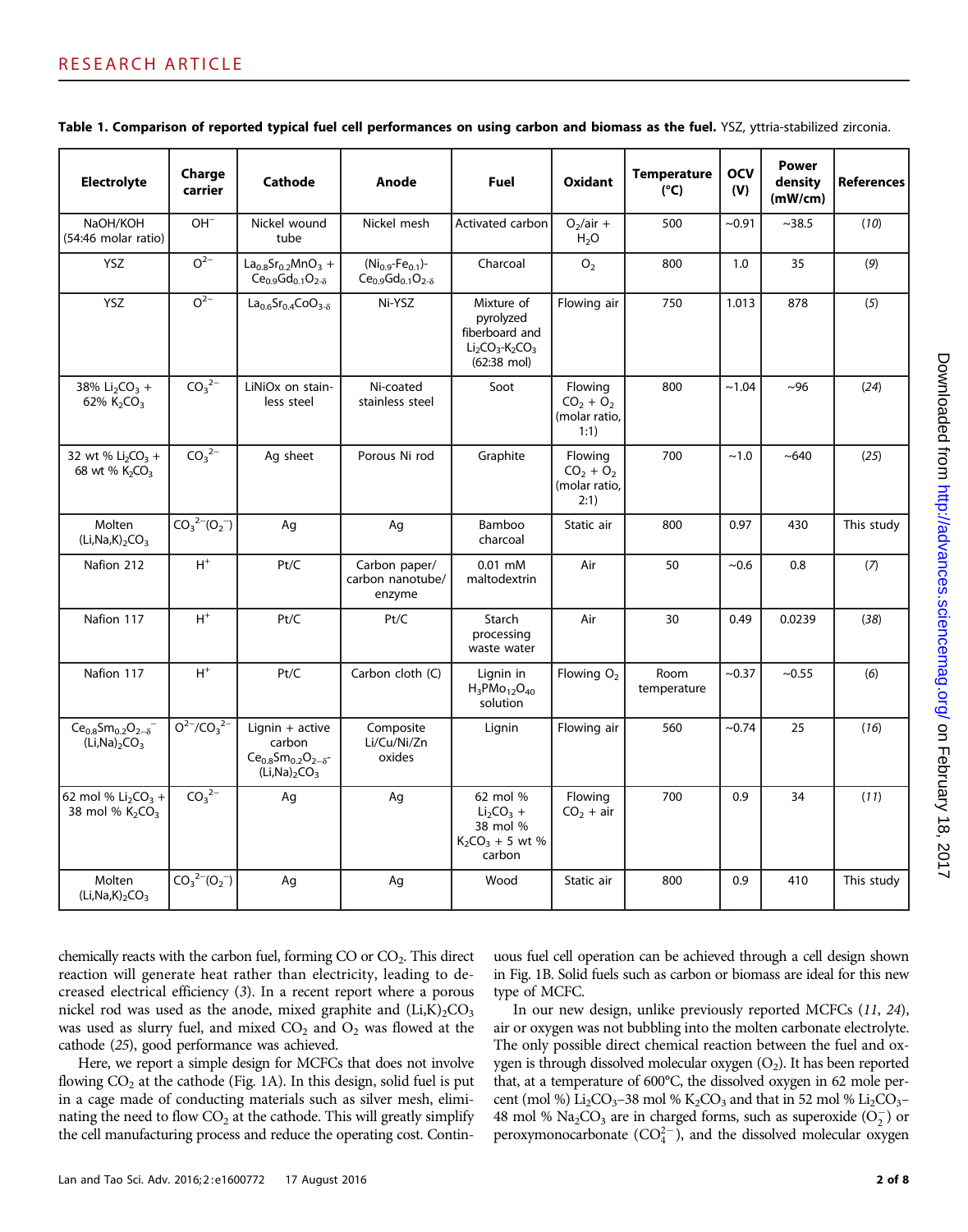

Fig. 1. Schematic diagram of a matrix-free MCFC without flowing CO<sub>2</sub> at the cathode. (A) Caged anode. (B) Design for continuous operation.

 $(O<sub>2</sub>)$  at high temperatures is negligible (26). In the reaction between charged oxygen species and the anode, there must be a loss of electrons to generate electricity. Under this circumstance, the charged dissolved oxygen is used as the charge carrier. The possible cathode reactions are

$$
O_2 + e^- \rightarrow O_2^- \tag{2}
$$

$$
CO_2 + O_2 + 2e^- \rightarrow CO_4^{2-} \tag{3}
$$

The formed anions will diffuse in the molten carbonate and react with the solid fuel at the anode. If carbon is used as the fuel, the reactions at the anode are

$$
C + O_2^- \rightarrow CO_2 + e^- \tag{4}
$$

$$
C + CO_4^{2-} \rightarrow 2CO_2 + 2e^-
$$
 (5)

$$
C + 2CO_3^{2-} \to 3CO_2 + 4e^-
$$
 (6)

For reactions 2 and 4, the charge carriers are  $O_2^-$  ions; thus,  $CO_2$  is not required for the reaction. Therefore, theoretically, an MCFC can work without flowing  $CO<sub>2</sub>$ .

In our new cell design, at high working temperatures, the efficiency loss due to the direct reaction between molecular oxygen and fuel will be minimized because of the low solubility of molecular  $O<sub>2</sub>$  in molten carbonates (26). Moreover, the possible stability issues associated with decomposition of carbonates can also be avoided because of the in situ formation of  $CO<sub>2</sub>$  at the anode, which suppresses carbonate decomposition.  $CO<sub>2</sub>$  solubility in molten carbonates is much higher than that of  $O_2$  (24, 26, 27). The solubility of  $CO_2$  in the molten ternary eutectic mixture  $Li_2CO_3$ -Na<sub>2</sub>CO<sub>3</sub>-K<sub>2</sub>CO<sub>3</sub> (43.5/ 31.5/25.0 mol %) at 700°C was 9.5 × 10*−*<sup>2</sup> mol/liter (27). Thus, the produced CO<sub>2</sub> at the MCFC anode can dissolve and diffuse to the cathode through the molten carbonates to react with  $O_2$  in air, forming  $CO_4^{2-}$  and  $CO_3^{2-}$  ions according to reactions 1 and 3. The formed  $CO_4^{2-}$  and  $CO_3^{2-}$  ions then diffuse to the anode to react with the fuel according to reactions 5 and 6. Under this circumstance, flowing  $CO<sub>2</sub>$ at the cathode is not required in the matrix-free MCFCs. If the  $CO<sub>2</sub>$ 

generated at the anode is beyond the solubility limit in molten carbonates, the "extra"  $CO<sub>2</sub>$  may also pass through the electrolyte to the cathode and then react with  $O_2$  in air, forming carbonate ions to take part in the fuel cell reaction.

# RESULTS

#### Direct charcoal MCFC

On the basis of the analysis above, two fuel cells were tested using the newly designed cell shown in Fig. 1A, one with the anode made of bamboo-derived charcoal and the other made of wood. Biomass was used as fuel in the fuel cell because it is nearly carbon-neutral. The mixture of  $Li_2CO_3$ , Na<sub>2</sub>CO<sub>3</sub>, and  $K_2CO_3$  was used as the electrolyte, and the silver mesh cathode was exposed to static air without  $CO<sub>2</sub>$  flow. Experimental details can be found in the Supplementary Materials.

The fuel cell performance of the direct charcoal fuel cell is shown in Fig. 2A. At 600°C, the open-circuit voltage (OCV) of the cell was 0.69 V. Maximum current and power densities of  $\sim$  500 mA/cm<sup>2</sup> and 88 mW/cm<sup>2</sup>, respectively, were observed. A key feature on the I-V curve (Fig. 2A) is the oscillation of the curve at high current densities. This is due to the formation of gas  $(CO \text{ and/or } CO<sub>2</sub>)$  on the charcoal surface, which may temporarily separate the contact between the silver anode and the charcoal, leading to a lower current. However, once the gas bubble is released or dissolved in the molten carbonates, the anode/charcoal contact is recovered and a large current density is observed. The formed CO may be oxidized in situ to  $CO<sub>2</sub>$  by the anions, such as  $O_2^-, CO_3^{2-}$ , and  $CO_4^{2-}$ . When the operating temperature increased to 650°C, the OCV jumped to 0.9 V. This is fairly close to the theoretical OCV of DCFCs (1.0 V) (3). At 750°C, the OCV was 0.98 V, and then it decreased to 0.85 V when the operating temperature further increased to 800°C. The OCV drop may be related to the formation of intermediate CO at the anode. At high temperatures, CO might be formed via the reverse Boudouard reaction

$$
C + CO_2 \rightarrow 2CO \tag{7}
$$

This reaction is spontaneous at a temperature above 700°C (28). The presence of alkali carbonates, such as  $Na<sub>2</sub>CO<sub>3</sub>$  and  $K<sub>2</sub>CO<sub>3</sub>$ , will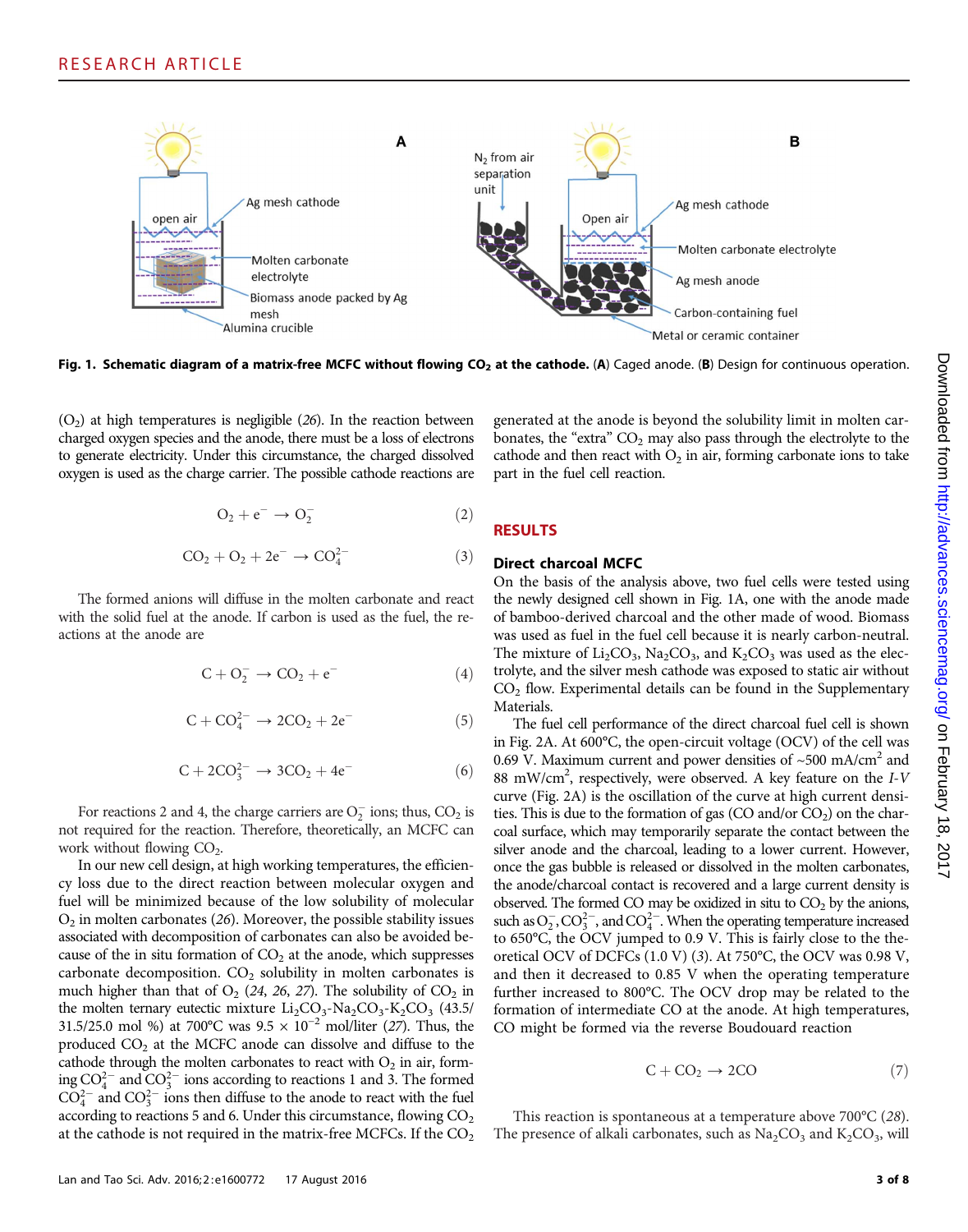

Fig. 2. (A to C)  $IV$  curves (A),  $IP$  curves (B), and ac impedance spectra (C) of DCMCFC.

suppress the formation of CO; therefore, decreased OCV was shifted to 800°C in our study (29). The generated CO can be electrochemically oxidized in situ to  $CO<sub>2</sub>$  according to the reaction

$$
CO + CO_3^{2-} \rightarrow 2CO_2 + 2e^-
$$
 (8)

whereas the OCV for oxidation of CO to  $CO<sub>2</sub>$  decreased at elevated temperatures (3, 30, 31). Decreased OCV at high temperatures was also observed for DCFC based on ceria-gadolinia electrolyte (31). When alkali carbonate was used as electrolyte, interactions involving the alkali metal in the melt may have contributed to the observed cell potential, which is complicated (3, 28). At 800°C, the maximum current and power densities were 2.2  $A/cm<sup>2</sup>$  (Fig. 2A) and 430 mW/cm<sup>2</sup> (Fig. 2B). This power density is slightly lower than that of the highest DCFC based on the hybrid MCFC/SOFC electrolyte (5) and MCFC when mixed  $CO_2$  and  $O_2$  was flowing at the cathode (25), but is higher than the power density of DCFCs reported by other groups (Table 1). However, the cell design in this study is much simpler than the reported hybrid MCFC/SOFC (5) cell and the MCFC (25), thus making it easier to fabricate and maintain. Moreover, this is just a starting point, and it is expected that more efficient electrode materials can be identified to further improve the power density. The impedance spectra measured at the OCV of the direct charcoal fuel cell are shown in Fig. 2C. At 800°C, the overall resistance was 0.53 ohm·cm<sup>2</sup>. From the slope of the I-V curve, it was found that the resistance of the cell decreased at a lower voltage and at a higher current density (Fig. 2A). At a high current density, a large amount of  $CO<sub>2</sub>$  is produced. The produced  $CO<sub>2</sub>$ will increase the local  $CO<sub>2</sub>$  concentration in the melts and cathode and, thus, increase the  $CO_3^{2-}$  ion concentration, resulting in a higher current density. However, in other DCFCs, a current drop at low operating voltage was observed because of the short supply of fuel (5, 11). This was not observed in this study because of the good contact between the silver anode and the charcoal fuel. The current oscillation at 800°C was not significant, possibly because of the increased solubility of  $CO<sub>2</sub>$  at higher temperatures. The OCVs of the direct charcoal MCFC at different temperatures are shown in fig. S1. The highest OCV of 0.98 V was observed at 750°C. This is slightly lower than the theoretical OCV of DCFCs (~1.0 V). In a DCFC, partial oxidation of carbon to CO can lead to a higher OCV  $(>1.0 \text{ V})$   $(3, 5, 28)$ .

$$
C + \frac{1}{2}O_2 \to CO
$$
 (9)

The fact that the OCV of the cell is slightly lower than 1.0 V indirectly indicates that the complete oxidation of carbon to  $CO<sub>2</sub>$  is the dominant reaction, implying high electricity efficiency (3).

The performance stability of the DCMCFC at 600°C is shown in Fig. 3A. The operating voltage was 0.5 V. Some initial decrease in current density was observed in the first 20 min, and then the cell tended to give a stable performance. This decrease could be related to the loss of contact between the charcoal and the silver mesh due to the consumption of carbon on the surface during the fuel cell measurement. This may lead to increased electrode polarization resistance that is confirmed by ac impedance spectra for the cell before and after the stability measurements (Fig. 3B). It is expected that better contact with the anode can be achieved for the design shown in Fig. 1B.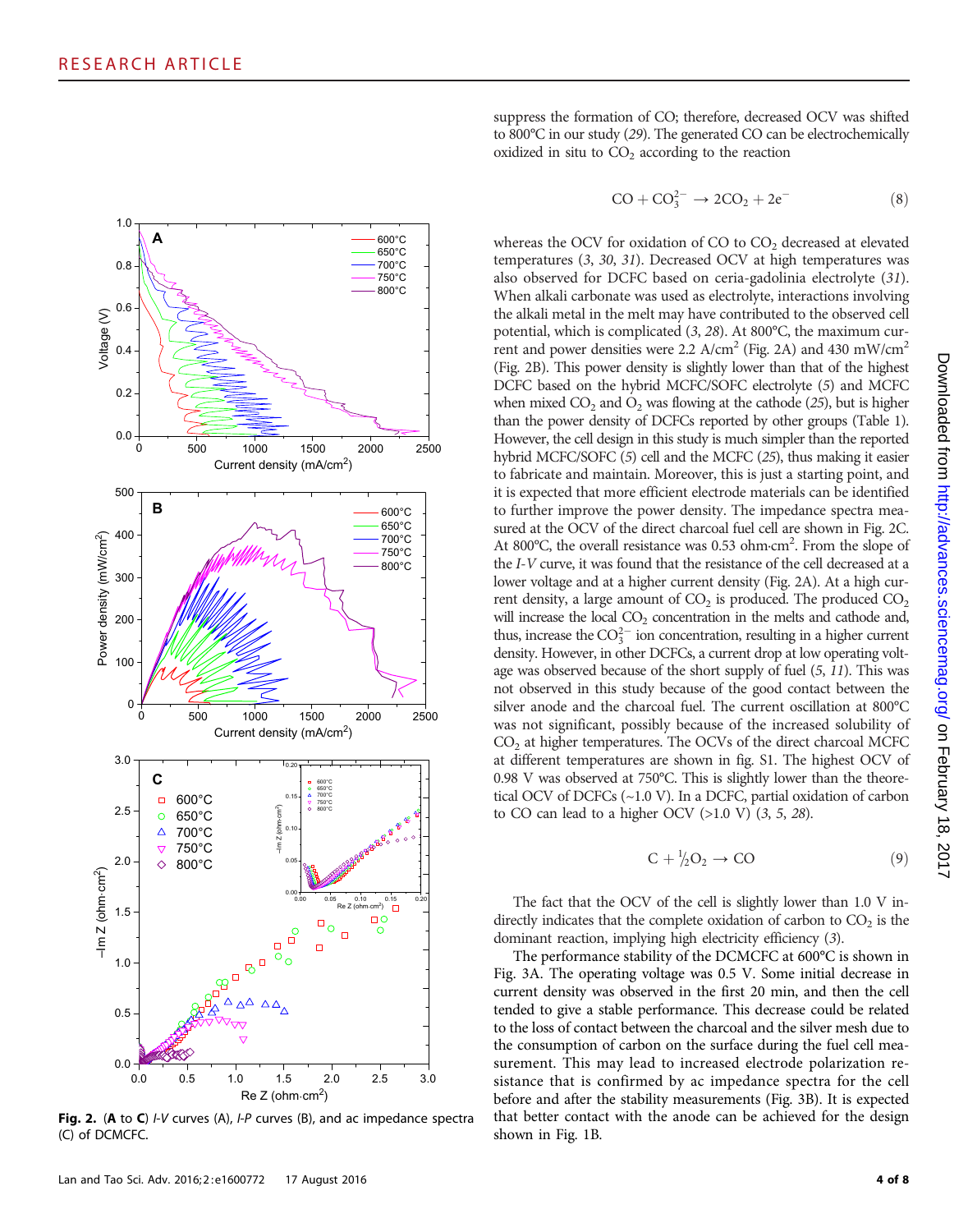

Fig. 3. (A and B) Stability of DCMCFCs at 600°C at an operating voltage of 0.5 V (A) and the ac impedance spectra before and after the stability measurement at 600°C (B).

Scanning electron microscopy (SEM) observations were carried out on the remaining charcoal after fuel cell measurements as well as before the measurements (fig. S1, A and B). It can be seen that the charcoal is quite porous with close pores. This type of microstructure is not ideal as compared to microstructures with open pores, which allow the diffusion of carbonate melt into the pore, thus extending the anode reaction zone and decreasing the anode polarization resistance, leading to high power density (32). It is believed that the power density of DCFCs based on molten carbonate electrolytes can be further improved if carbon with open pores is used as the fuel. Microstructure change of the remaining charcoal during the measurement was insignificant, as shown in fig. S1B. Energy dispersive spectroscopy (EDS) of the charcoal before and after fuel cell measurements is shown in fig. S2. It can be seen that the major composition of the charcoal is car-

Lan and Tao Sci. Adv. 2016; 2: e1600772 17 August 2016 5 of 8

bon, which is expected. After the fuel cell measurement and removal of the electrolyte by water, besides carbon, a tiny amount of magnesium (about 1 wt %) appears in the EDS pattern. The possible source of the magnesium is the internal part of the charcoal, which was exposed to the surface after the surface charcoal was consumed during the fuel cell operation. Another possible source is the carbonate electrolyte;  $MgCO<sub>3</sub>$  is insoluble in water, and thus sticks to the charcoal surface. The signal for oxygen is from the air in the SEM chamber, although there could be oxygen in wood.

#### Direct wood MCFC

Because charcoal is normally produced through pyrolysis of biomass such as wood, bamboo, starch, and sawdust, during this pyrolysis, tar, bio-oil, and biogas are formed along with the charcoal. These are also potential fuels for MCFCs for power generation (33). The combustion of this produced biogas in the air can provide heat to maintain the high operating temperature. Therefore, directly using biomass such as wood as the fuel in an MCFC can maximize energy utilization. Therefore, wood, which is a typical biomass, was directly used as fuel for the newly designed MCFC (Fig. 1A).

When wood was used as the fuel, it was partially pyrolyzed during the heating-up process for the cell. At 600°C, an OCV of 0.96 V was observed. The maximum current and power densities were 150 mA/cm<sup>2</sup> and 52 mW/cm<sup>2</sup>, respectively. Oscillation of the I-V curve was observed at all measured temperatures. This is probably related to the in situ pyrolysis of the wood that may produce biogas bubbles, thus temporarily separating the contact of the fuel and silver anode. Higher fuel cell performance was observed at elevated temperatures. At 800°C, the observed OCV was 0.90 V. The OCV of wood MCFC is fairly close to that of direct charcoal MCFC (fig. S3). EDS analysis indicates that a small amount of Si [likely in the form of  $SiO<sub>2</sub>$  or  $M<sub>2</sub>SiO<sub>3</sub>$  (M = Li, Na, or K) as described below] in wood might slightly affect the catalytic activity of the anode; thus, the OCV needs further investigation, although  $SiO<sub>2</sub>$  may be converted into  $M_2SiO_3$  (M = Li, Na, or K). Maximum current and power densities of 1.98  $A/cm<sup>2</sup>$  (Fig. 4A) and 410 mW/cm<sup>2</sup> (Fig. 4B), respectively, were achieved at 800°C. This power density is just slightly lower than that of direct charcoal MCFC at the same temperature (430 mW/cm<sup>2</sup>). The application of direct biomass MCFCs will save additional costs on a pyrolysis reactor, and the in situ formed by-products—tar, biooil, and biogas—are directly converted into electricity or combustion to heat up the fuel cell. This is a better choice for biomass-to-electricity conversion. At 800°C, the overall resistance of the wood MCFC was 0.56 ohm $\cdot$ cm<sup>2</sup> (Fig. 4C). Again, the measured resistance at OCV could be slightly higher because the initial activation of carbon or biomass could be difficult, particularly at lower temperatures (11). Figure S2 (C and D) shows the SEM pictures of the wood before and after fuel cell measurement. The wood is dense before fuel cell measurement, whereas a porous cracked charcoal was obtained after the fuel cell measurement, indicating the occurrence of in situ pyrolysis. EDS analysis indicates that the wood is composed of C, N, and O with a tiny amount of Si, whereas H cannot be picked up by EDS because it is too light (fig. S2). After the fuel cell measurement, the wood was converted into charcoal, and carbon and a small amount of Si (~0.2 wt %) were observed. It is believed that, after fuel cell measurement, Si is likely presented in the form of  $SiO<sub>2</sub>$  or further reacts with molten carbonate electrolyte to form  $M_2SiO_3$  (M = Li, Na, or K). The  $SiO<sub>2</sub>$  in biomass is a typical poisoner for the anode for SOFCs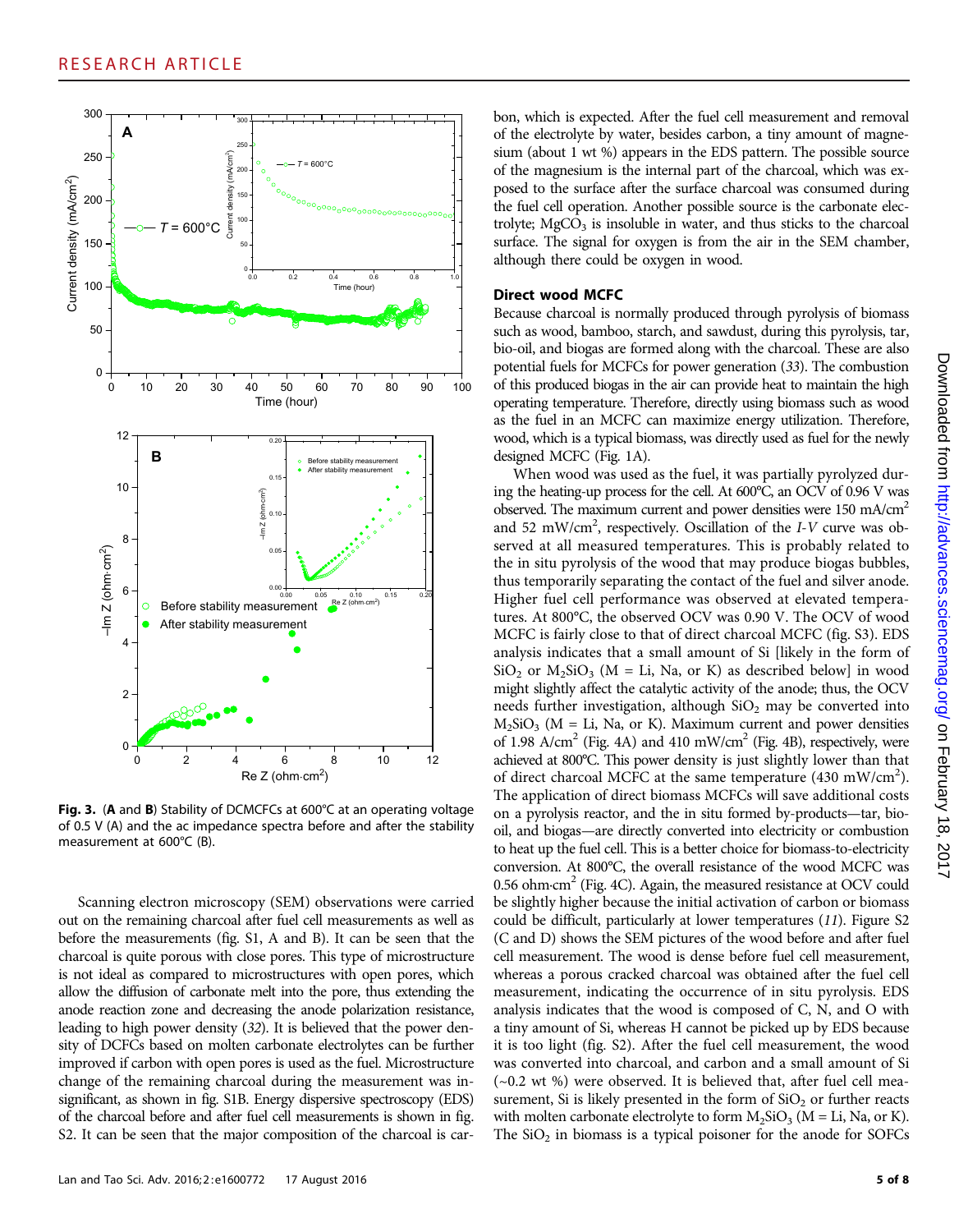

Fig. 4. (A to C)  $IV$  curves (A),  $IP$  curves (B), and ac impedance spectra (C) of direct wood MCFC.

Lan and Tao Sci. Adv. 2016; 2: e1600772 17 August 2016 6 of 8

(32, 34, 35). However, in our fuel cell design, the biomass fuel is merged in molten carbonate electrolyte. The  $SiO<sub>2</sub>$  will react with alkali carbonate to form  $M_2SiO_3$  (M = Li, Na, or K).

$$
M_2CO_3 + SiO_2 \rightarrow M_2SiO_3 + CO_2 \qquad (10)
$$

The formed  $M_2SiO_3$  (M = Li, Na, or K) will precipitate on the bottom to be removed later. It has been reported that the reaction between  $Li_2CO_3$  and  $SiO_2$  starts at a temperature around 600°C (36). From this point of view, MCFC has better chemical compatibility with silicon than SOFCs.

To determine the residual of the charcoal and wood after being used as fuels in an MCFC, thermogravimetric–differential scanning calorimetry (TG-DSC) analysis was carried out in air (fig. S4). It was found that the solid residual was only 1.47 and 0.90 wt % for charcoal and wood, respectively. Exothermal peaks accompanying weight loss are due to the combustion of charcoal or wood (fig. S4). As mentioned previously, the residual may or may not react with molten carbonate electrolyte. For the MCFC stack described in Fig. 1, after operating for a long period of time, the solid impurities can be separated from the alkali carbonate by dissolving the electrolyte in water because alkali carbonates are water-soluble. After evaporating the water in the carbonate solution, the carbonates are recovered to be used as electrolyte for MCFC again. From this point of view, MCFC has a high impurity tolerant limit, and the contamination is regenerative, which is particularly suitable for fuels containing high impurity, such as biomass.

#### **DISCUSSION**

In previous reports, flowing  $CO<sub>2</sub>$  at the cathode is essential for either the conventional MCFCs  $(37)$  based on molten carbonate/LiAlO<sub>2</sub> electrolyte or the new matrix-free MCFCs (11, 24, 25). Here, for the first time, we demonstrated that flowing  $CO<sub>2</sub>$  is not required for a newly designed MCFC (Fig. 1). In this new design,  $CO<sub>2</sub>$  is produced at the anode when a carbon-containing fuel was used with this  $CO<sub>2</sub>$  dissolving in the molten salt electrolyte and then diffusing to the cathode to react with oxygen in air, forming the required  $CO_3^{2-}$  ions for continuous operation of the MCFC. Under the fuel cell operating conditions, involvement of other anions such as  $O_2^-$  and  $CO_4^{2-}$  cannot be ruled out. The presence of  $CO_2$  at the cathode is not required when  $O_2^-$  ions play the role of charge carriers. From this point of view, recirculation of  $CO<sub>2</sub>$  to the cathode is not required for MCFCs if a carbon-containing fuel is used. Here, high power densities of 430 mW/cm<sup>2</sup> (4.3 kW/m<sup>2</sup>) and 410 mW/cm<sup>2</sup> (4.1 kW/m<sup>2</sup>) were achieved when charcoal and wood, respectively, were used as fuel. This newly designed MCFC can be used by coal- or biomass-fired power stations for power generation via direct biomass-to-electricity conversion. We used silver mesh as both cathode and anode, but low-cost electrode materials could be identified to further reduce the cost of the cell. One option is to coat a thin layer of silver on the surface of the electrodes. The application of this type of fuel cell can be further extended to other carbon-containing fuels such as coal and food waste. The application of this novel-type MCFC will markedly increase the conversion efficiency from chemical energy to electricity while also reducing  $CO<sub>2</sub>$ emissions.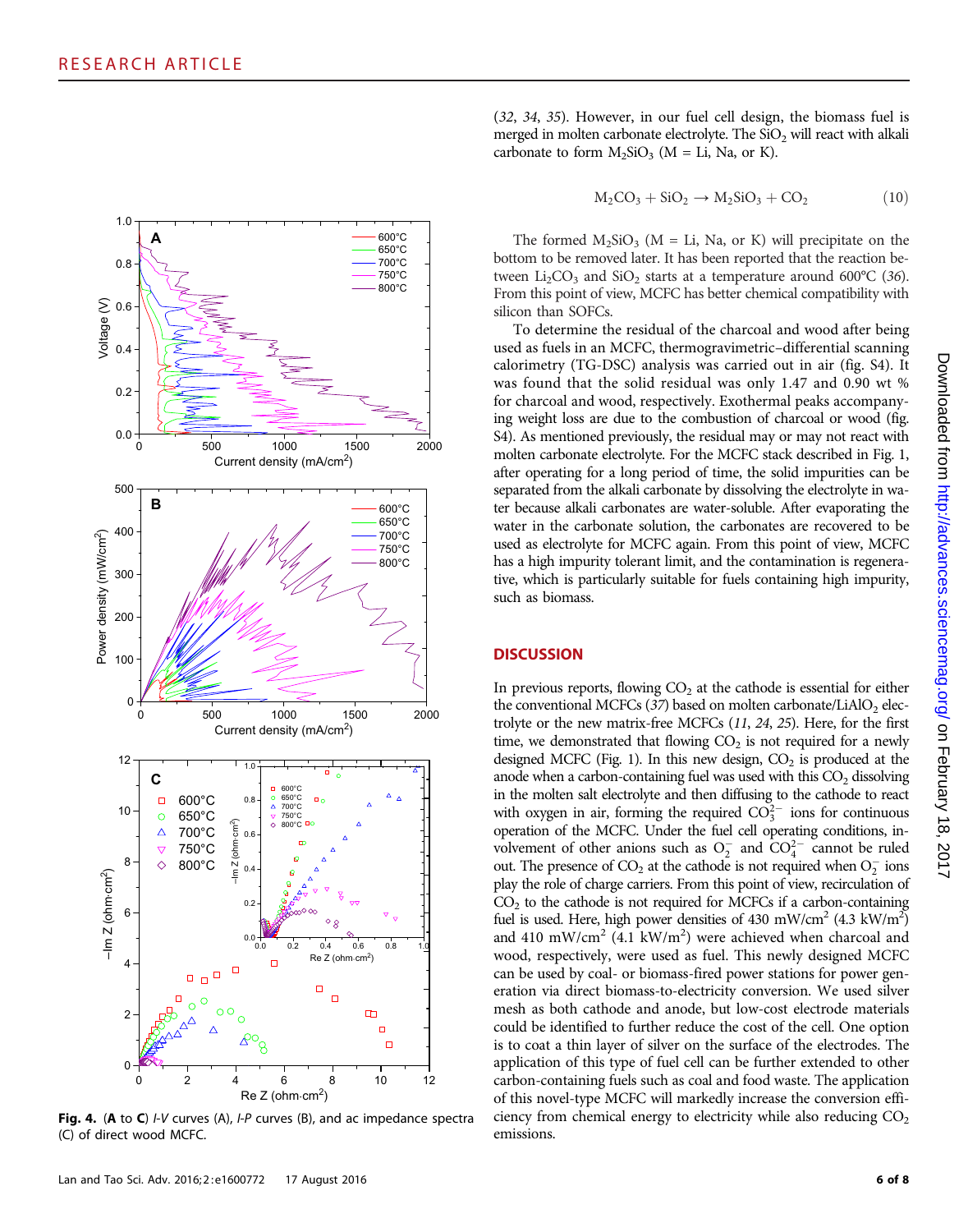# MATERIALS AND METHODS

#### Fabrication of the fuel cells

The ternary eutectic salt  $[(Li,Na,K)_2CO_3]$  was prepared by a solid-state reaction. Lithium carbonate (Li<sub>2</sub>CO<sub>3</sub>; 98%, Alfa Aesar), sodium carbonate (Na<sub>2</sub>CO<sub>3</sub>; 99.5+%, Aldrich), and potassium carbonate (K<sub>2</sub>CO<sub>3</sub>; 99%, Alfa Aesar) were mixed with a molar ratio of 43.5:31.5:25. The mixture was ball-milled in isopropanol for 2 hours using a Pulverisette 6 Fritsch miller at a speed of 400 rpm and dried on a hot plate. The bamboo charcoal (bought from China) or wood (obtained from a local shop) fuel was put in a cage made of silver mesh (Alfa Aesar). The volume of the charcoal or wood was around 1 cm<sup>3</sup>. This caged anode was put in an alumina crucible, and the ternary  $(Li, Na,K)_{2}CO_{3}$  salts were added in the crucible. The cathode was also made of silver mesh but was folded into a zigzag shape (Fig. 1) to increase the cathode surface area in contact with the ternary  $(Li, Na,K)_{2}CO_{3}$  salts. Silver wires were mounted on the cathode and anode of the cell. The whole cell was put in a muffle furnace, heated up to 450°C, and dwelled for 1 hour to melt the carbonates. The gap between the anode and the cathode was 10 mm. The cathode area in contact with the molten carbonate was  $0.2 \text{ cm}^2$  for the charcoal fuel cell and  $0.4 \text{ cm}^2$  for the wood fuel cell. The anode area was larger than that for the cathode. The cathode area was taken as an effective area of the cell for current and power density calculation. A K-type thermal couple was mounted near the cell to measure the real temperature of the cell.

#### Fuel cell measurements

The as-prepared cell was mounted on an alumina tube with a ceramic adhesive. The cell was put in the middle of a split vertical furnace. A Solartron 1470E electrochemical interface with an integrated Solartron 1455A ac impedance analyzer was used for I-V and impedance measurements, respectively. The impedance spectra were recorded at an OCV with an applied bias of 100 mV in the frequency range of 1 MHz to 0.01 Hz.

# SEM observation

SEM observation was carried out on a Hitachi SU6600 Field-Emission SEM (FE-SEM). The FE-SEM is equipped with EDS Oxford Inca 350 with a 20-mm X-Max detector.

#### Thermal analysis

TG-DSC analyses of charcoal and wood were carried out on a NETZSCH F3 thermal analyzer in flowing air at 900°C with an airflow rate of 50 ml/min.

# SUPPLEMENTARY MATERIALS

Supplementary material for this article is available at [http://advances.sciencemag.org/cgi/](http://advances.sciencemag.org/cgi/content/full/2/8/e1600772/DC1) [content/full/2/8/e1600772/DC1](http://advances.sciencemag.org/cgi/content/full/2/8/e1600772/DC1)

- fig. S1. The SEM pictures of charcoal and wood.
- fig. S2. EDS spectra of charcoal and wood.
- fig. S3. The OCV of the charcoal (□) and wood (○) fuel cell.

fig. S4. TG-DSC analyses of charcoal and wood.

# REFERENCES AND NOTES

- 1. J. Tollefson, R. Monastersky, The global energy challenge: Awash with carbon. Nature 491, 654–655 (2012).
- 2. UK Energy Research Centre (UKERC), Energy from biomass: The size of the global resource (UKERC, 2011).
- 3. T. M. Gür, Critical review of carbon conversion in "carbon fuel cells." Chem. Rev. 113, 6179–6206 (2013).
- 4. S. Giddey, S. P. S. Badwal, A. Kulkarni, C. Munnings, A comprehensive review of direct carbon fuel cell technology. Prog. Energy Combust. Sci. 38, 360–399 (2012).
- 5. C. Jiang, J. Ma, A. D. Bonaccorso, J. T. S. Irvine, Demonstration of high power, direct conversion of waste-derived carbon in a hybrid direct carbon fuel cell. Energy Environ. Sci. 5, 6973–6980 (2012).
- 6. W. Liu, W. Mu, M. Liu, X. Zhang, H. Cai, Y. Deng, Solar-induced direct biomass-to-electricity hybrid fuel cell using polyoxometalates as photocatalyst and charge carrier. Nat. Commun. 5, 3208 (2014).
- 7. Z. Zhu, T. Kin Tam, F. Sun, C. You, Y.-H. Percival Zhang, A high-energy-density sugar biobattery based on a synthetic enzymatic pathway. Nat. Commun. 5, 3026 (2014).
- 8. F. Ahmad, M. N. Atiyeh, B. Pereira, G. N. Stephanopoulos, A review of cellulosic microbial fuel cells: Performance and challenges. Biomass Bioenergy 56, 179–188 (2013).
- 9. M. Dudek, P. Tomczyk, R. Socha, M. Skrzypkiewicz, J. Jewulski, Biomass fuels for direct carbon fuel cell with solid oxide electrolyte. Int. J. Electrochem. Sci. 8, 3229–3253 (2013).
- 10. L. Guo, J. M. Calo, E. DiCocco, E. J. Bain, Development of a low temperature, molten hydroxide direct carbon fuel cell. Energy Fuels 27, 1712–1719 (2013).
- 11. S. Y. Ahn, S. Y. Eom, Y. H. Rhie, Y. M. Sung, C. E. Moon, G. M. Choi, D. J. Kim, Utilization of wood biomass char in a direct carbon fuel cell (DCFC) system. Appl. Energy 105, 207–216 (2013).
- 12. X. Xu, W. Zhou, F. Liang, Z. Zhu, Optimization of a direct carbon fuel cell for operation below 700°C. Int. J. Hydrogen Energy 38, 5367–5374 (2013).
- 13. T. T. Tao, Patents WO9945607-A, WO9945607-A1, US2002015877-A1, US6692861-B2, and US2004166398-A1 (1999).
- 14. S. Tao, J. T. S. Irvine, A redox-stable efficient anode for solid-oxide fuel cells. Nat. Mater. 2, 320–323 (2003).
- 15. H. Abernathy, R. Gemmen, K. Gerdes, M. Koslowske, T. Tao, Basic properties of a liquid tin anode solid oxide fuel cell. J. Power Sources 196, 4564–4572 (2011).
- 16. R. B. Lima, R. Raza, H. Qin, J. Li, M. E. Lindström, B. Zhu, Direct lignin fuel cell for power generation. RSC Adv. 3, 5083–5089 (2013).
- 17. A. Nakajo, F. Mueller, J. Brouwer, J. Van herle, D. Favrat, Progressive activation of degradation processes in solid oxide fuel cell stacks: Part II: Spatial distribution of the degradation. J. Power Sources 216, 434–448 (2012).
- 18. B. C. H. Steele, A. Heinzel, Materials for fuel-cell technologies. Nature 414, 345–352 (2001).
- 19. J. R. Selman, Molten-salt fuel cells-Technical and economic challenges. J. Power Sources 160, 852–857 (2006).
- 20. E. Antolini, The stability of LiAlO<sub>2</sub> powders and electrolyte matrices in molten carbonate fuel cell environment. Ceram. Int. 39, 3463–3478 (2013).
- 21. A. Kulkarni, S. Giddey, Materials issues and recent developments in molten carbonate fuel cells. J. Solid State Electrochem. 16, 3123–3146 (2012).
- 22. E. Antolini, The stability of molten carbonate fuel cell electrodes: A review of recent improvements. Appl. Energy 88, 4274–4293 (2011).
- 23. F. Yoshiba, Y. Izaki, T. Watanabe, System calculation of integrated coal gasification/molten carbonate fuel cell combined cycle: Reflection of electricity generating performances of practical cell. J. Power Sources 132, 52–58 (2004).
- 24. M. R. Predtechensky, Y. D. Varlamov, S. N. Ul'yankin, Y. D. Dubov, Direct conversion of solid hydrocarbons in a molten carbonate fuel cell. Thermophys. Aeromech. 16, 601–610 (2009).
- 25. C. Li, H. Yi, D. Lee, On-demand supply of slurry fuels to a porous anode of a direct carbon fuel cell: Attempts to increase fuel-anode contact and realize long-term operation. J. Power Sources 309, 99-107 (2016).
- 26. S. Frangini, S. Scaccia, Sensitive determination of oxygen solubility in alkali carbonate melts. J. Electrochem. Soc. 151, A1251–A1256 (2004).
- 27. P. Claes, D. Moyaux, D. Peeters, Solubility and solvation of carbon dioxide in the molten Li<sub>2</sub>CO<sub>3</sub>/Na<sub>2</sub>CO<sub>3</sub>/K<sub>2</sub>CO<sub>3</sub> (43.5:31.5:25.0 mol-%) eutectic mixture at 973 K. Eur. J. Inorg. Chem. 1999, 583–588 (1999).
- 28. Y. Nabae, K. D. Pointon, J. T. S. Irvine, Electrochemical oxidation of solid carbon in hybrid DCFC with solid oxide and molten carbonate binary electrolyte. Energy Environ. Sci. 1, 148–155 (2008).
- 29. P. Pranda, K. Prandová, V. Hlavacek, F. Yang, Combustion of fly-ash carbon: Part II: Thermodynamic aspects and calorimetric experiment. Fuel Process. Technol. 72, 227–233 (2001).
- 30. S. Nürnberger, R. Bußar, P. Desclaux, B. Franke, M. Rzepka, U. Stimming, Direct carbon conversion in a SOFC-system with a non-porous anode. Energy Environ. Sci. 3, 150–153 (2010).
- 31. A. Kulkarni, S. Giddey, S. P. S. Badwal, Electrochemical performance of ceria-gadolinia electrolyte based direct carbon fuel cells. Solid State Ion. 194, 46–52 (2011).
- 32. P. I. Cowin, C. T. G. Petit, R. Lan, J. T. S. Irvine, S. Tao, Recent progress in the development of anode materials for solid oxide fuel cells. Adv. Energy Mater. 1, 314–332 (2011).
- 33. D. Mohan, C. U. Pittman Jr., P. H. Steele, Pyrolysis of wood/biomass for bio-oil: A critical review. Energy Fuels 20, 848–889 (2006).
- 34. A. Atkinson, S. Barnett, R. J. Gorte, J. T. S. Irvine, A. J. McEvoy, M. Mogensen, S. C. Singhal, J. Vohs, Advanced anodes for high-temperature fuel cells. Nat. Mater. 3, 17-27 (2004).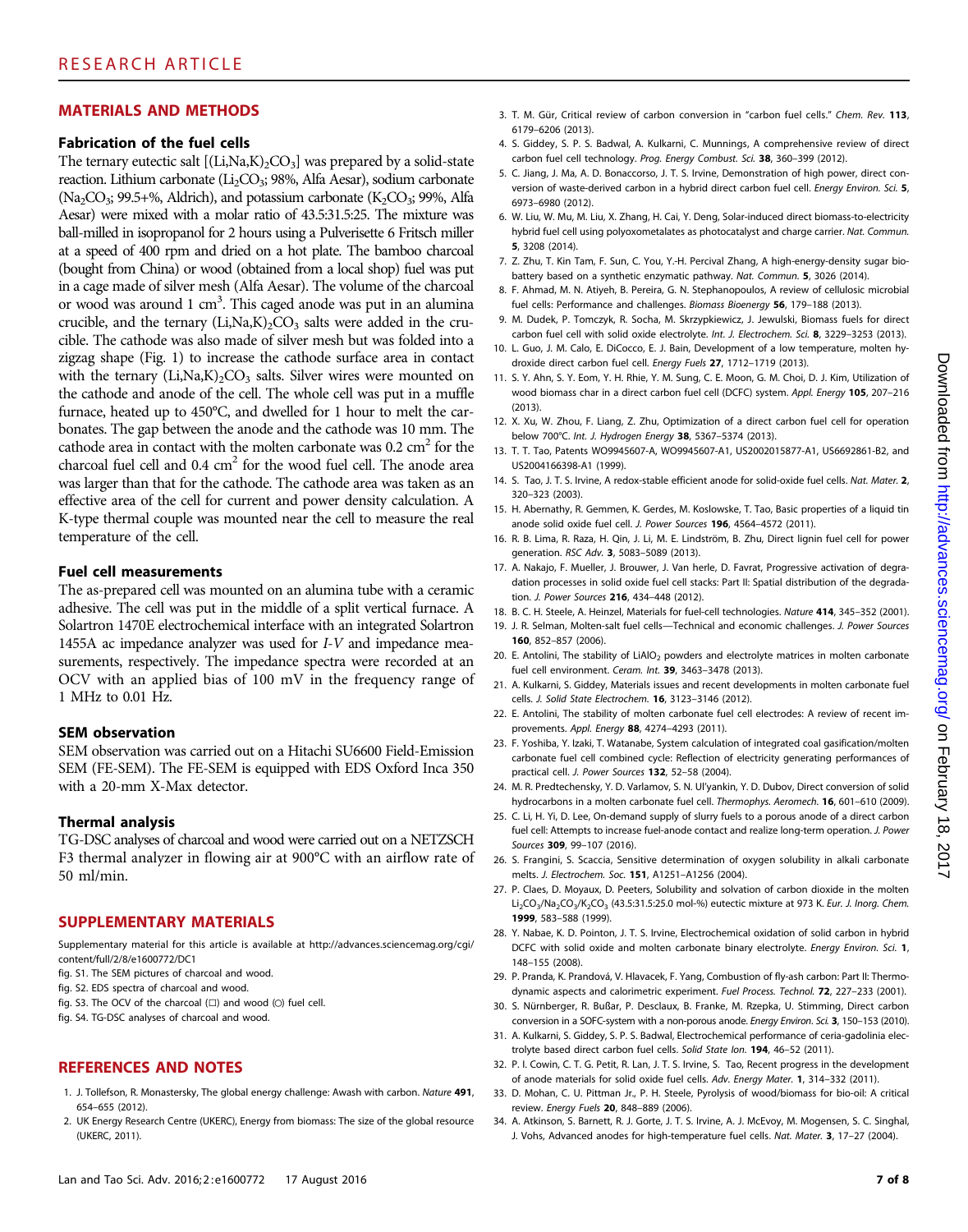- 35. X.-M. Ge, S.-H. Chan, Q.-L. Liu, Q. Sun, Solid oxide fuel cell anode materials for direct hydrocarbon utilization. Adv. Energy Mater. 2, 1156–1181 (2012).
- 36. J.-W. Kim, Y.-D. Lee, H.-G. Lee, Decomposition of  $Li<sub>2</sub>CO<sub>3</sub>$  by interaction with SiO<sub>2</sub> in mold flux of steel continuous casting. ISIJ Int. 44, 334-341 (2004).
- 37. S. J. McPhail, A. Aarva, H. Devianto, R. Bove, A. Moreno, SOFC and MCFC: Commonalities and opportunities for integrated research. Int. J. Hydrogen Energy 36, 10337-10345 (2011).
- 38. N. Lu, S.-g. Zhou, L. Zhuang, J.-t. Zhang, J.-r. Ni, Electricity generation from starch processing wastewater using microbial fuel cell technology. Biochem. Eng. J. 43, 246-251 (2009).

#### Acknowledgments

Funding: We thank the following projects for funding this work: Engineering and Physical Sciences Research Council Flame SOFCs (EP/K021036/2), UK-India Biogas SOFCs (EP/ I037016/1), and SuperGen Fuel Cells (EP/G030995/1). Author contributions: S.T. designed the experiments. R.L. fabricated and measured the devices. Both authors contributed to the

discussion and the writing of the paper. Competing interests: The University of Warwick has filed a patent application relating to certain novel aspects of this invention and is interested in working with commercial organizations to bring this technology to market. Data and materials availability: All data needed to evaluate the conclusions in the paper are present in the paper and/or the Supplementary Materials. Additional data related to this paper may be requested from the authors

Submitted 11 April 2016 Accepted 19 July 2016 Published 17 August 2016 10.1126/sciadv.1600772

Citation: R. Lan, S. Tao, A simple high-performance matrix-free biomass molten carbonate fuel cell without  $CO<sub>2</sub>$  recirculation. Sci. Adv. 2, e1600772 (2016).